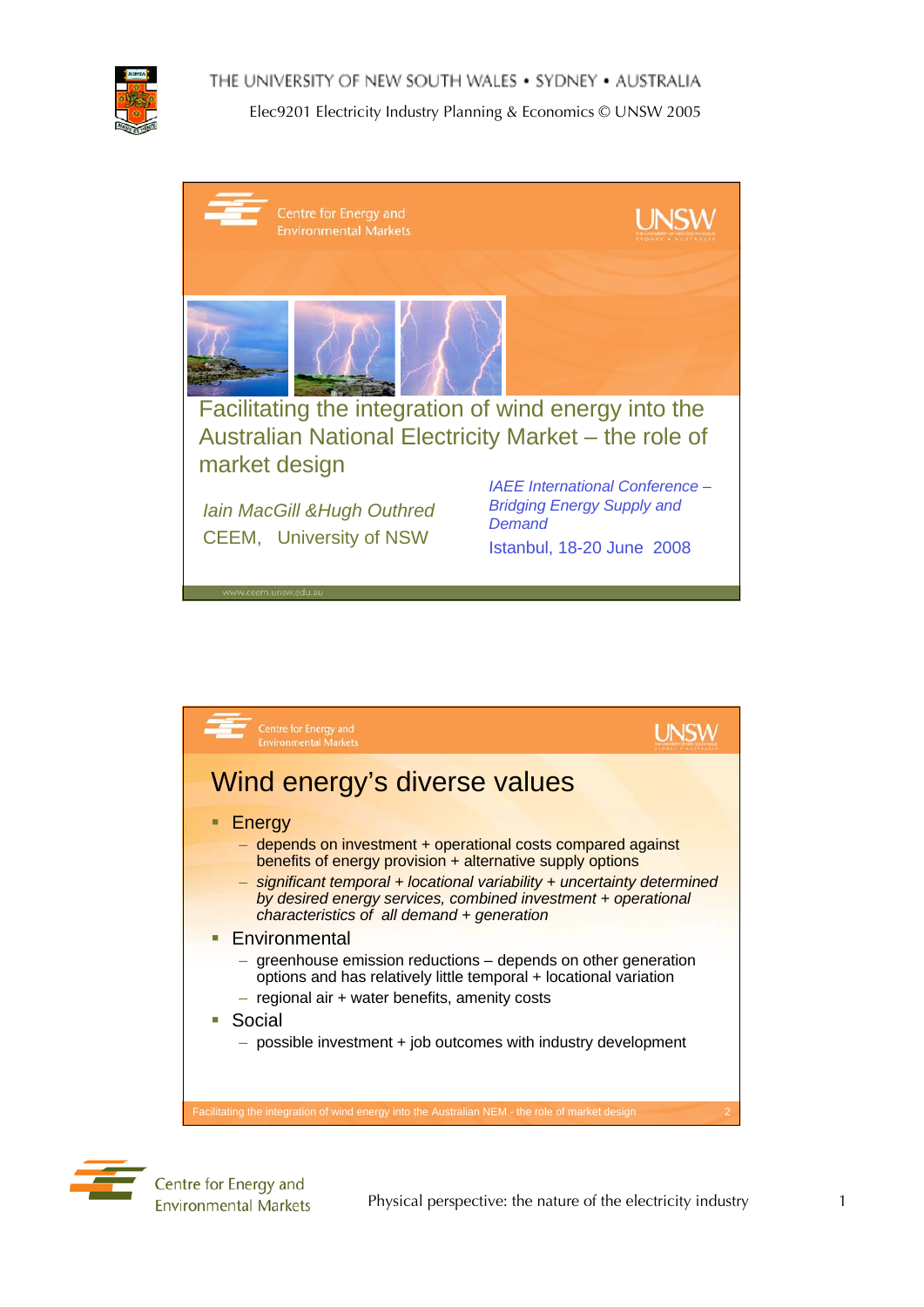THE UNIVERSITY OF NEW SOUTH WALES . SYDNEY . AUSTRALIA



Elec9201 Electricity Industry Planning & Economics © UNSW 2005







Centre for Energy and **Environmental Markets** 

Physical perspective: the nature of the electricity industry 2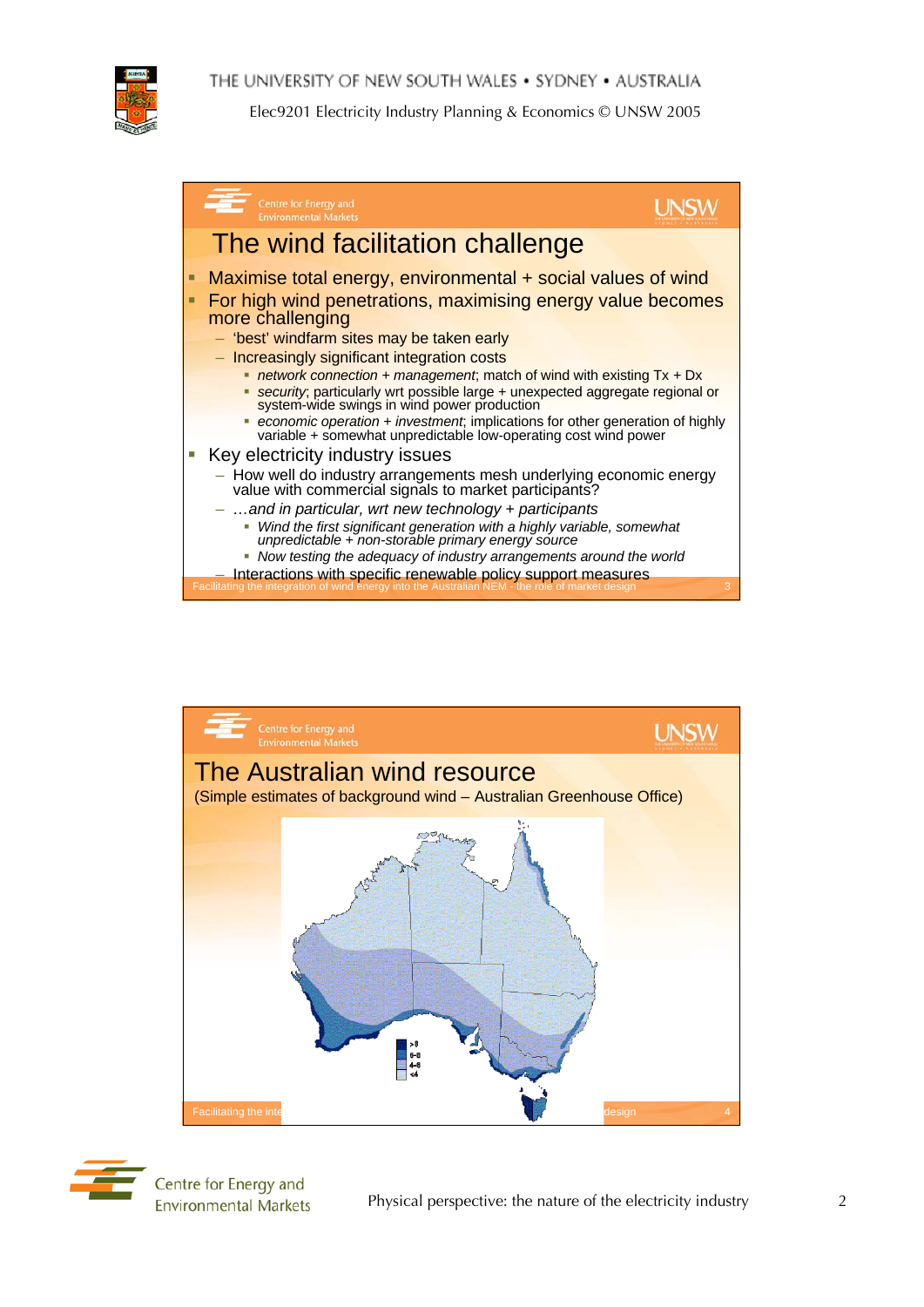





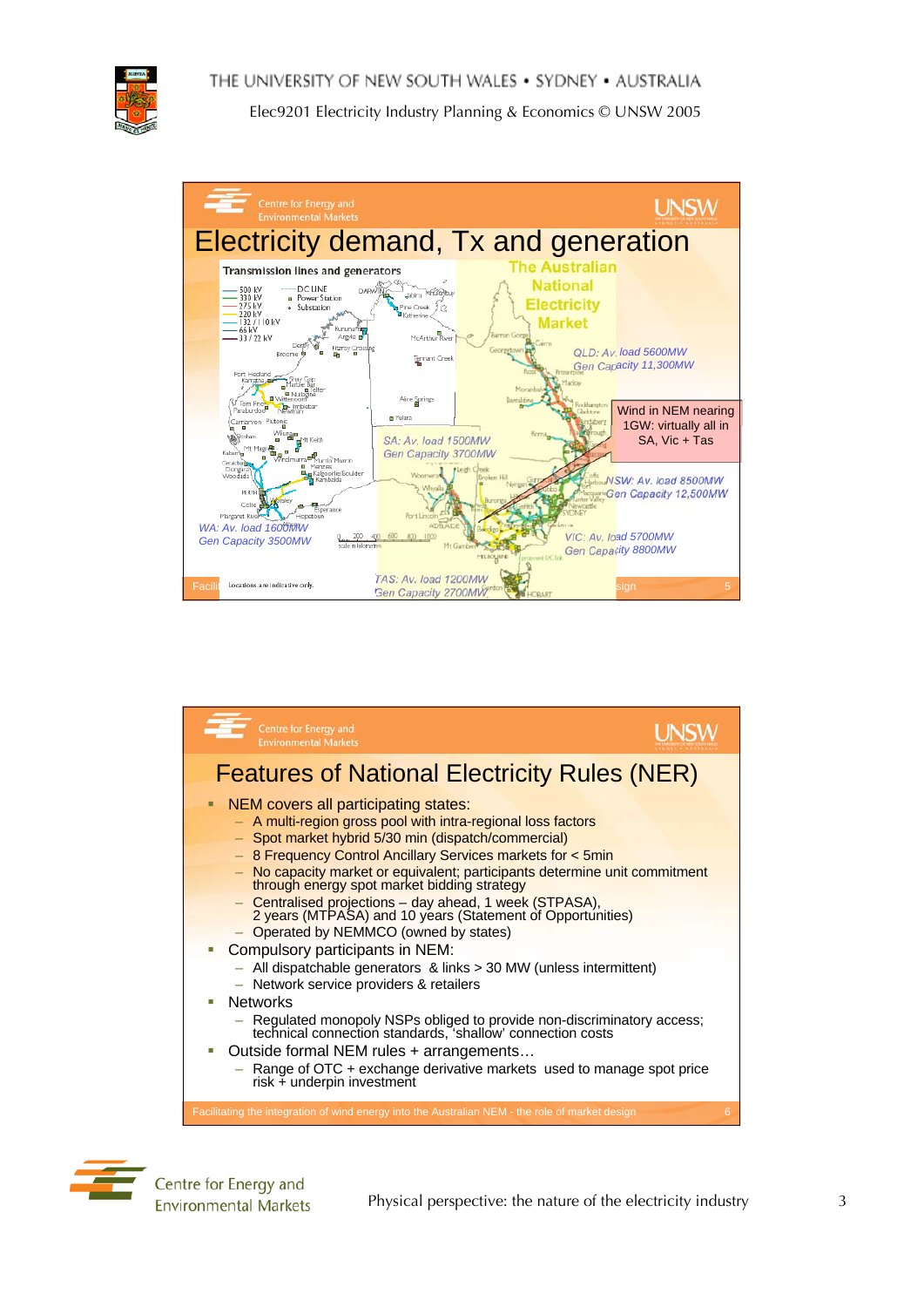



| Centre for Energy and<br><b>Environmental Markets</b>                                                                                                                                                                                                                                                                                                                                             |                                                                                                                                                                                                                                                                                                                                                          |                                                                                                                                                                                                                                                                                                                                                                                                 |
|---------------------------------------------------------------------------------------------------------------------------------------------------------------------------------------------------------------------------------------------------------------------------------------------------------------------------------------------------------------------------------------------------|----------------------------------------------------------------------------------------------------------------------------------------------------------------------------------------------------------------------------------------------------------------------------------------------------------------------------------------------------------|-------------------------------------------------------------------------------------------------------------------------------------------------------------------------------------------------------------------------------------------------------------------------------------------------------------------------------------------------------------------------------------------------|
| The changing status of wind in the NEM                                                                                                                                                                                                                                                                                                                                                            |                                                                                                                                                                                                                                                                                                                                                          |                                                                                                                                                                                                                                                                                                                                                                                                 |
| Non-scheduled<br>п<br>- Existing category for<br>intermittent gen-<br>wind treated as<br>negative demand<br>- Can only be curtailed<br>for system security or<br>key network issues<br>- Don't pay for FCAS<br>- Recent changes:<br>technical connection<br>standards relevant to<br>wind generators<br><b>Historical windfarm</b><br>outputs published<br>Centralised wind<br>forecasting system | <b>Scheduled</b><br><b>South Australia</b><br>currently requires<br>new wind farms to<br>register as<br>scheduled<br>- Submission of<br>dispatch offers<br>Compliance with<br>targets<br>Causer-pay for<br>ancillary services<br>Ability to offer<br>$\equiv$<br>ancillary services<br>$-$ Publication of<br>individual outputs:-<br>forecast, offered & | Semi-Scheduled<br>$\blacksquare$<br>- Specifically intended<br>for intermittent gen<br>>30MW + compulsory<br>from March 2009<br>- Submission of<br>dispatch offers<br>- Causer-pay for<br>ancillary services<br>- Ability to offer<br>ancillary services<br>$-$ Are treated as<br>positive supply<br>If involved in a constraint<br>a.<br>- Compliance with<br>targets if less than<br>forecast |
| (AWEFS) in progress<br>Facilitating the integration of wind energy into the Australian NEM - the role of market design                                                                                                                                                                                                                                                                            | actual                                                                                                                                                                                                                                                                                                                                                   | 7                                                                                                                                                                                                                                                                                                                                                                                               |



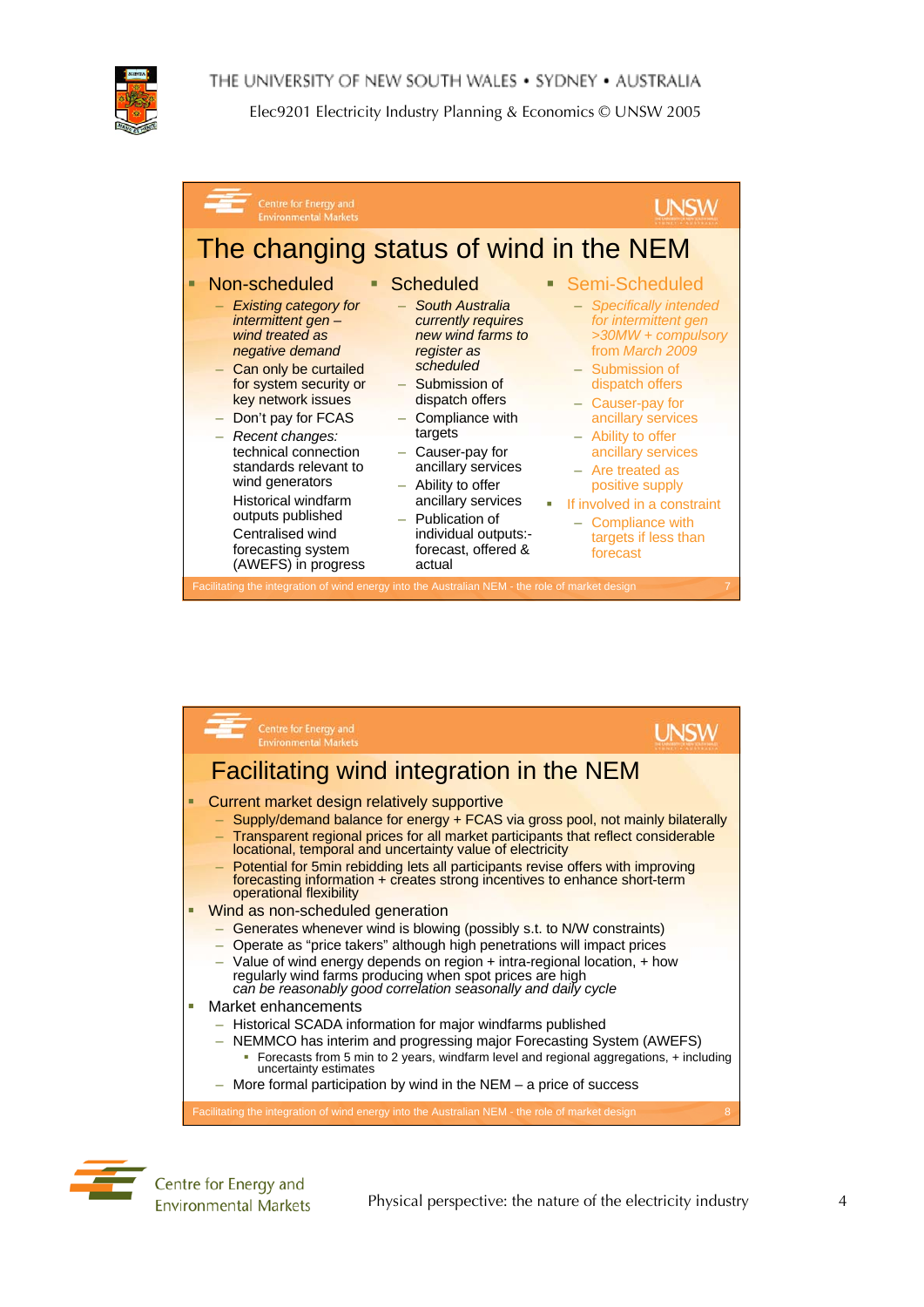





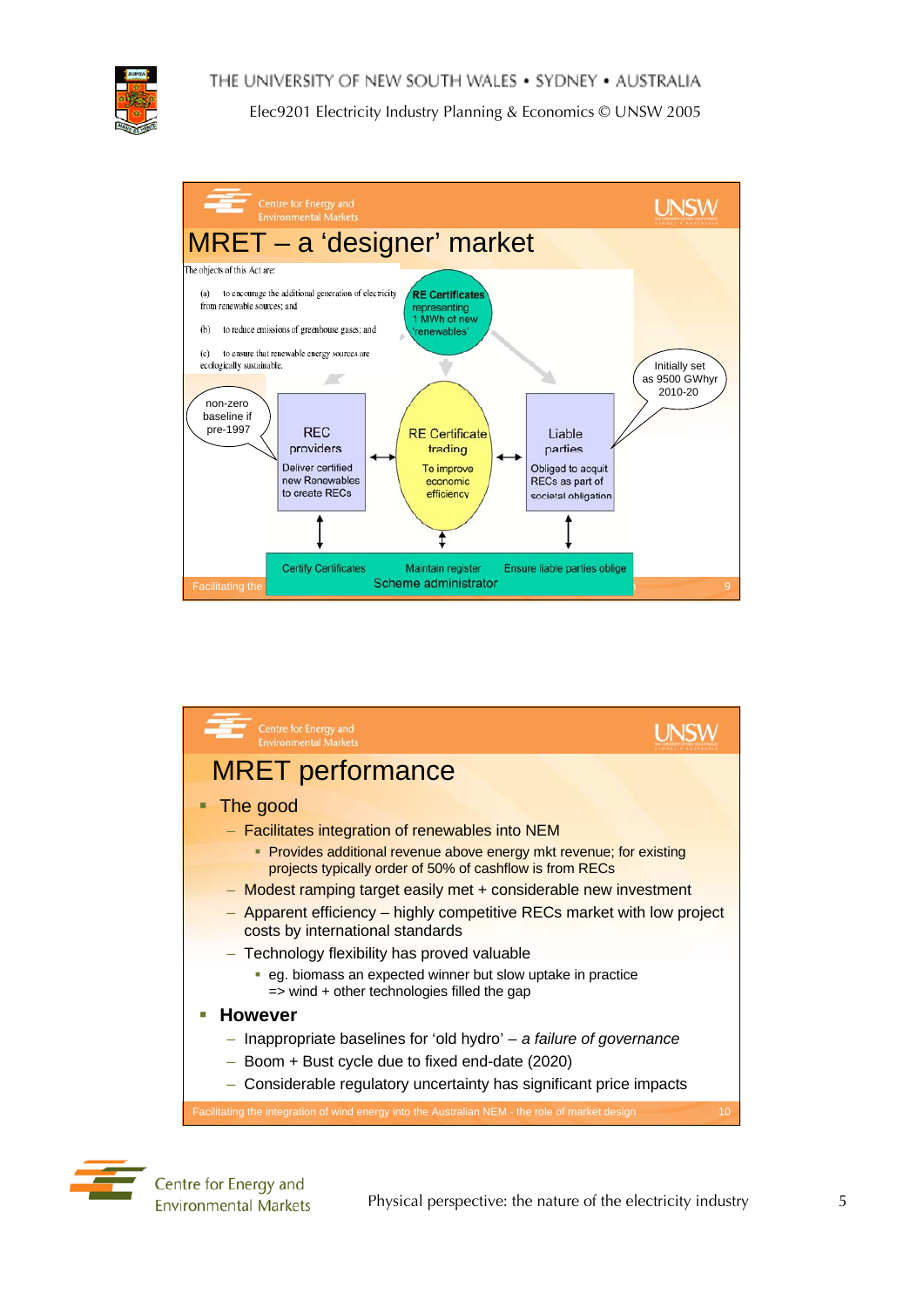







Centre for Energy and **Environmental Markets**